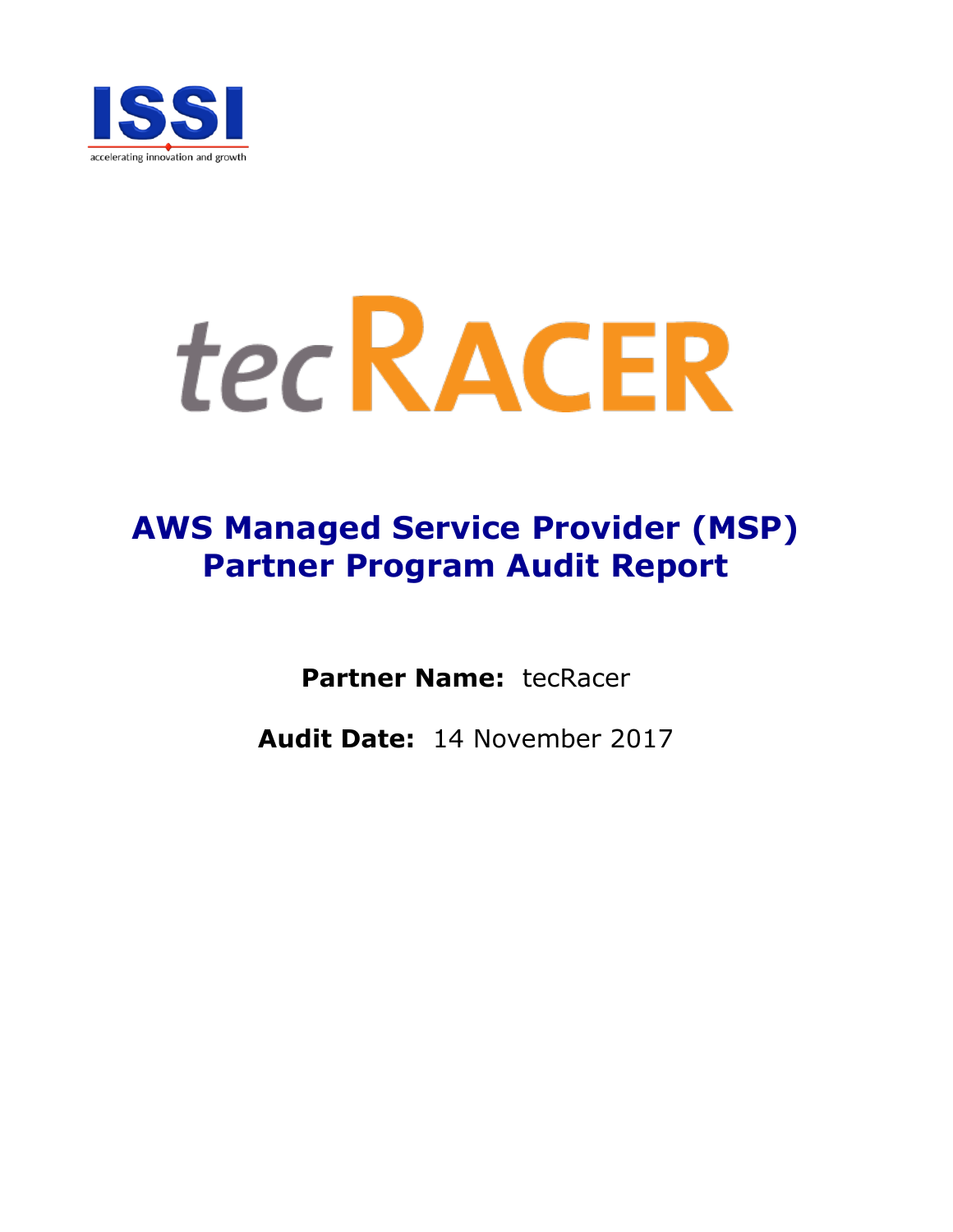#### **Introduction**

The validation audit was conducted by David Pool of ISSI at the tecRacer office at Vahrenwalder Str. 156, Hannover, Germany, on 14 November 2017.

#### **About the AWS MSP Partner Program**

The Amazon Web Services (AWS) Managed Service Provider (MSP) Partner Program recognizes AWS Partner Network (APN) Partners who embrace a new approach to providing cloud managed services and who are experts that can unlock agility and innovation for their customers. Partners in this program have been assessed for their capabilities to fulfill their customers' full lifecycle needs: plan/design >> build/migrate >> run/operate >> optimize. The rigorous process of the program validation audit is designed to support MSP Partners' continual development and to give customers a means to confidently identify those APN Partners whose have raised the bar with next generation managed services. Please see the MSP Program webpage [\(https://aws.amazon.com/partners/managed-service/\)](https://aws.amazon.com/partners/managed-service/) to learn more about the program and to download the full list of program criteria.

#### **About tecRacer**

tecRacer is a Consulting, Managed Services and Training company 100% dedicated to the Amazon Web Services platform. As a Premier Consulting Partner they help AWS Customers with Migrations, Design Reviews and Big data Projects. As an authorized AWS Training Partner they offer all AWS Courses. As an audited AWS MSP Partner they help AWS Customers to operate their Services 24x7.

# **Audit Objectives and Methodology**

The objectives of this audit were:

- to validate Partner capabilities in relation to the requirements of AWS MSP Partner program
- to ensure Partner focus on Customer Obsession
- to encourage the use of AWS and industry best practices through value-added auditing

The audit validated tecRacer operational capabilities against program requirements for an AWS Managed Service Provider. This was assessed through discussion with tecRacer and by reviewing selected tecRacer processes and procedures.

The remainder of the audit focused on tecRacer technical competencies and any business or technical capability identifiers chosen by tecRacer to differentiate their unique skills.

Throughout the audit, considerable effort was made to make the event a value-added experience for the Partner by identifying opportunities for improvement and highlighting partner strengths and best practices. Information was obtained through data provided by tecRacer and through review of sample documents and records observed during the audit.

The audit concluded with a review of the specific audit findings, including any mandatory or score-impacting Action Items.

## **Strengths**

The following organizational strengths were noted during the audit:

- tecRacer have achieved a number of AWS validations, including the Big Data Competency and
- **n** many specializations.
- tecRacer are proactive in messaging AWS service capabilities from a next-generation managed
- **services perspective, and are active in many forums.**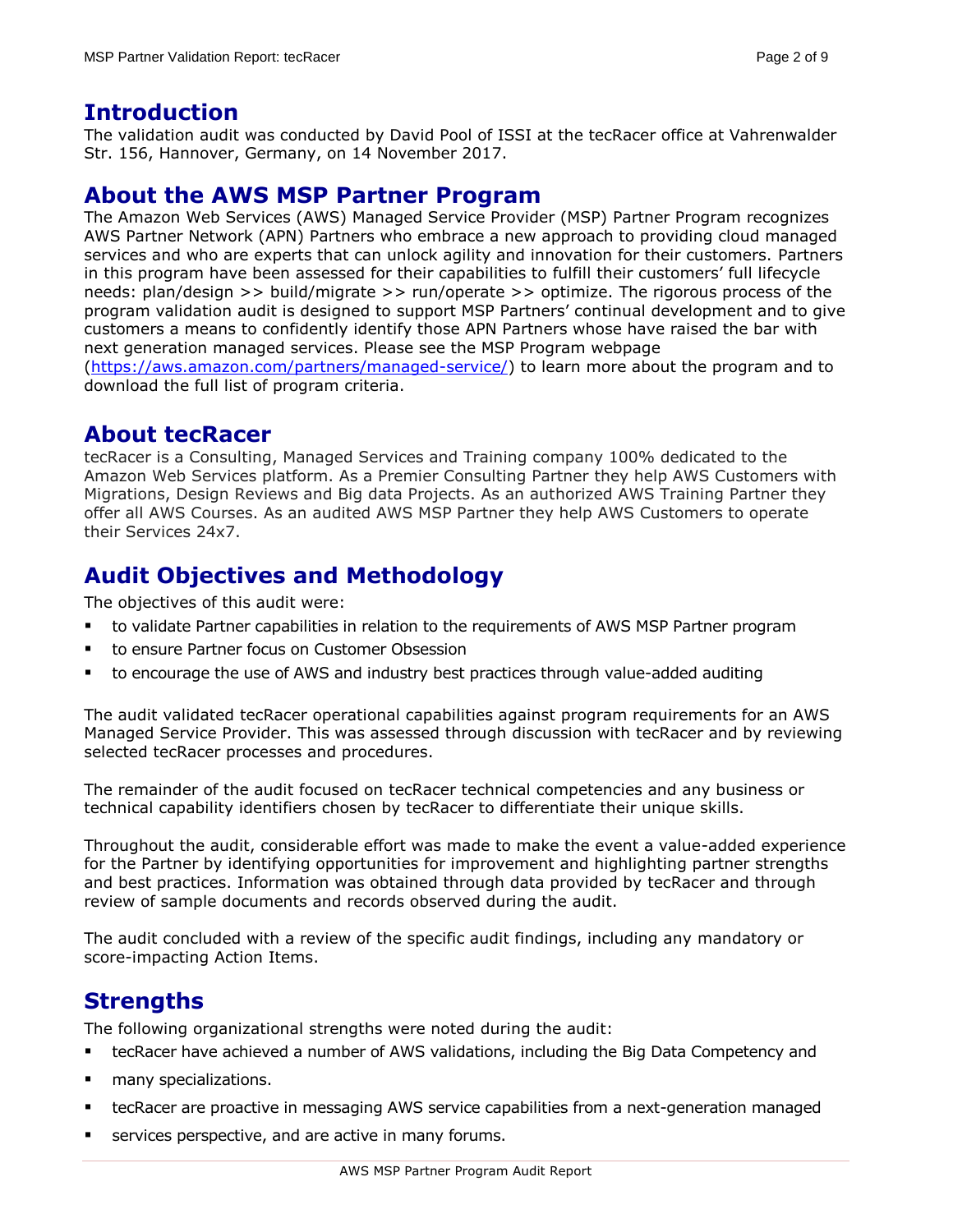- As a Training Partner, tecRacer have placed a strong emphasis on internal training, including the
- additional ITIL certifications as well as a bootcamp approach to getting new hires up to speed.
- Standardization on Chef with dedicated capabilities for infrastructure and application migration.
- **Implementation of OpsGenie for alarm consolidation and intelligent call routing.**
- **IMPLEM** Implementation of a customer focused team will ensure a more consistent end-end customer
- experience when using tecRacer services.
- The use of Site24X7 allows tecRacer to provide cost effective but relatively advanced capabilities for their target market.

### **Program Requirements Validation**

#### **1. Business Health**

AWS MSPs are trusted advisors to customers of all sizes, helping companies make decisions based on their overall goals. In undertaking customer engagements, AWS MSPs take the lead in ensuring customer data is protected and AWS best practices are followed in all areas including the planning and design, migration, and new solution development. The expectation is that these solutions and workloads will be monitored and maintained on an ongoing basis, with the AWS MSP providing regular touch points with the customer with continual recommendations on ways to increase efficiencies. Due to the importance of the role of the AWS MSP, Partners must also show that they have viable businesses to earn and maintain customer trust.

tecRacer has demonstrated the following capabilities related to business health:

- $\checkmark$  Partner regularly assesses financial health of their business
- $\checkmark$  Partner has processes in place for financial planning, including forecasting, budgeting, and review of final metrics and reports
- $\checkmark$  Areas of business risk are outlined with documented mitigation plans
- $\checkmark$  Partner has a succession plan in place to address loss of key leadership personnel related to their AWS MSP practice.
- $\checkmark$  Partner has the ability to objectively capture employee satisfaction data.
- $\checkmark$  Partner has  $\geq 3$  AWS Customer References including at least 1 that is publicly referenceable.

#### **2. Partner Capabilities Overview**

AWS MSP Partners are able to effectively and succinctly communicate the breadth of their capabilities to their customers and the actively seek to educate customers about the new values that they can attain through next generation managed cloud solutions. These companies provide thought leadership and education through the sharing of rich content with their customers and potential customers.

tecRacer has demonstrated the following capabilities related to capabilities overview:

- $\checkmark$  Partner has a company overview presentation to set the stage for customer conversations as applicable to their AWS MSP practice, in addition to demonstration capabilities.
- $\checkmark$  Partner publicizes how managed services are different in an AWS environment vs. traditional on premise or hosted managed services with emphasis on automation enabled by DevOps practices.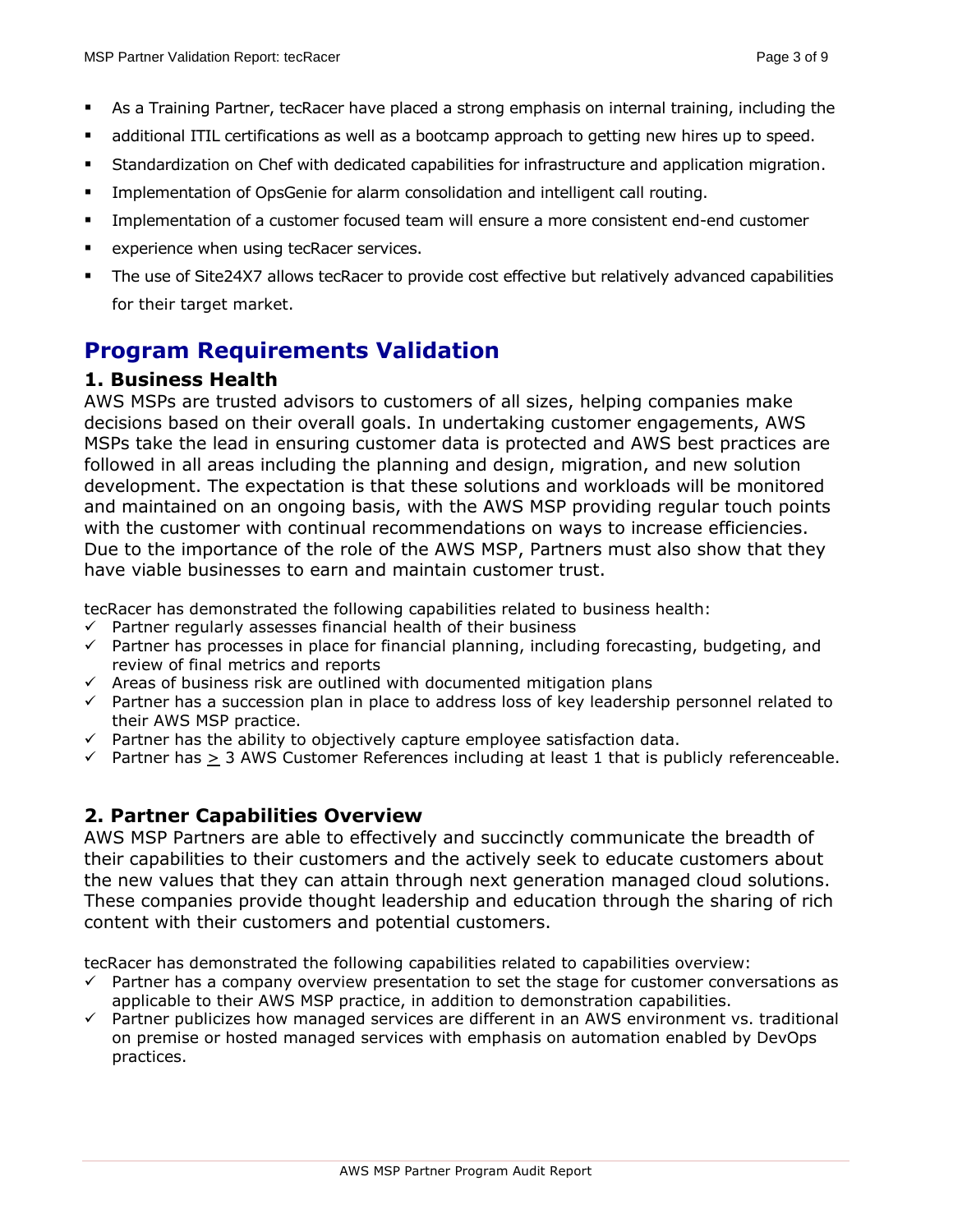#### **3. AWS Knowledge**

Customers moving to the cloud are interested in working with consulting companies who are able to provide expertise and guidance on how to best leverage all of the unique services and features that the AWS platform provides.

The traditional roles and responsibilities of Managed Service Providers have changed to include the ability for MSPs to provide those consulting services which are required to build operationally sustainable workloads and solutions for the customer.

Although customer objectives will drive which AWS services are used, there are fundamental AWS services that all AWS MSPs must be fluent in, to provide nextgeneration MSP Value to their customers.

tecRacer has demonstrated the following capabilities related to AWS knowledge of fundamental AWS services:

- $\checkmark$  Examples of customer solutions leveraging each service
- $\checkmark$  If AWS service is not being leveraged by an active customer, a hypothetical use case is available including where that service should be considered and how it will be supported
- $\checkmark$  Description of how services are supported by Partner, alone or as part of a solution comprising multiple services

#### **4. Business Management**

Customers need to be confident in the business health and management of the MSP Partners with whom they choose to engage. This confidence supports customers in building long term relationships with these companies and in making decisions to engage in ongoing services that are critical to their businesses.

tecRacer has demonstrated the following capabilities related to business management:

- $\checkmark$  Partner determines and provides resources needed for business demand, including resources related to personnel and infrastructure.
- $\checkmark$  Partner has an overview of the job roles within their company, supporting the AWS business.
- $\checkmark$  Partner has defined hiring and termination processes and checklists for on- and off-boarding of personnel.
- $\checkmark$  Partner has at least one person at a leadership position certified to ITIL Foundation or above.
- $\checkmark$  Partner sales teams and/or applicable business units supporting the AWS MSP practice have all completed the Business Professional or Technical Professional accreditations.
- $\checkmark$  Partner has at least one person at a leadership position certified with an AWS Associate level certification.
- $\checkmark$  Partner has signed contracts with customers defining the specific billing model and any other contractual agreements.
- $\checkmark$  Customer contracts define the specific legal ownership of data, including arrangements for handling of customer data upon termination of the contract by either party
- $\checkmark$  Partner has defined processes for selection and evaluation of suppliers (e.g., SaaS vendors or any other third parties to whom activities or services are subcontracted).
- $\checkmark$  Where Partner uses SaaS solutions for systems which contain customer information or have access to AWS resources, Partner demonstrates that due diligence has been carried out to assess the security compliance of these solutions with a focus on customer privacy and security.
- $\checkmark$  Partner has an AWS Support plan in place.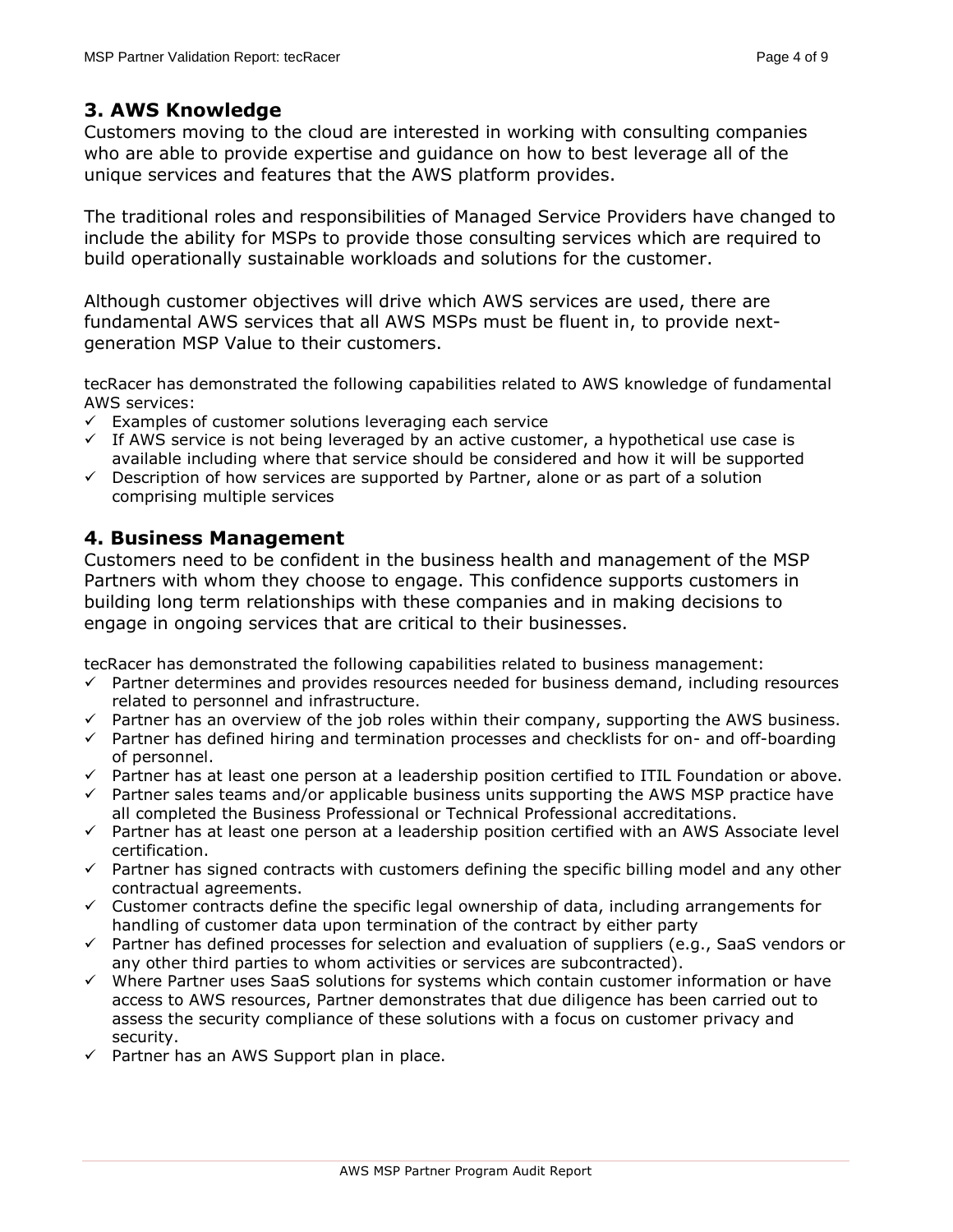#### **5. Billing and Cost Management**

AWS MSPs who are also AWS Channel Resellers need to be experts in AWS usage with a deep understanding of how to manage and secure their customers' accounts. They should also have the ability to make usage related and buying strategy recommendations, as well as other insights, to help their customers best leverage AWS services.

tecRacer has demonstrated the following capabilities related to billing and cost management:  $\checkmark$  Partner uses AWS Billing and Cost Management service.

- $\checkmark$  Partner leverages the AWS Account Settings page to manage up to date contact and security information for both the payer and/or linked account/s they manage.
- $\checkmark$  Partner leverages third-party ISV or Partner-developed solutions for billing management and optimization to strengthen their ability to provide proactive recommendations to customers.
- $\checkmark$  AWS Reseller Partner has account management capabilities
- $\checkmark$  AWS Reseller Partner has rebilling capabilities
- $\checkmark$  Partner uses Account Controls
- $\checkmark$  Partner integrates AWS License terms with customer contracts and processes to ensure compliance to AWS agreements (i.e., reseller agreement).
- $\checkmark$  Reseller Partners provide End User Reporting to AWS as terms of their Reseller Agreement.

#### **6. Solution Design Capabilities**

AWS MSPs must demonstrate the ability to deliver complete and detailed customer design documents assuring that due diligence, capacity planning, architectural review, and long term operational processes have been assessed for the engagement.

Partner has demonstrated that during customer engagements, a complete detailed design document is delivered such that customers and Partners are both assured that due diligence, capacity planning, architectural review and long term operational process have been assessed for the customer engagement. Detailed design documents include:

- $\checkmark$  Documentation of customer requirements
- $\checkmark$  Architectural details of the proposed design
- $\checkmark$  Details of the system performance, capacity management and availability measurement systems to be put in place to measure success of the proposed design
- $\checkmark$  Assessment of customer's security policies and procedures with gap identification
- $\checkmark$  Customer infrastructure architected per AWS Security best practices as outlined in [https://aws.amazon.com/whitepapers/aws-security-best-practices.](https://aws.amazon.com/whitepapers/aws-security-best-practices)
- $\checkmark$  Governance and risk management at scale as per https://aws.amazon.com/whitepapers/overview-of-risk-and-compliance/ and https://aws.amazon.com/whitepapers/aws-security-best-practices.
- $\checkmark$  Initial and ongoing customer assessments using AWS basic and enterprise operations checklists

#### **7. Infrastructure and Application Migration Design Capabilities**

While the role of the traditional MSP focused on the operations of a customers' environment, next-generation MSPs bring value to the customer through their AWS expertise along with other industry or solution-specific knowledge (e.g., big data). Customers look to their AWS MSP to help them make decisions on how to move workloads to AWS utilizing highly available, elastic and reliable infrastructure unique to AWS.

While MSPs in the past focused on how to react to failures generally stemming from capacity issues and/or faulty hardware, good AWS design and migrations should be fault tolerant by nature; allowing MSPs to focus their resources and provide value to customers in new ways.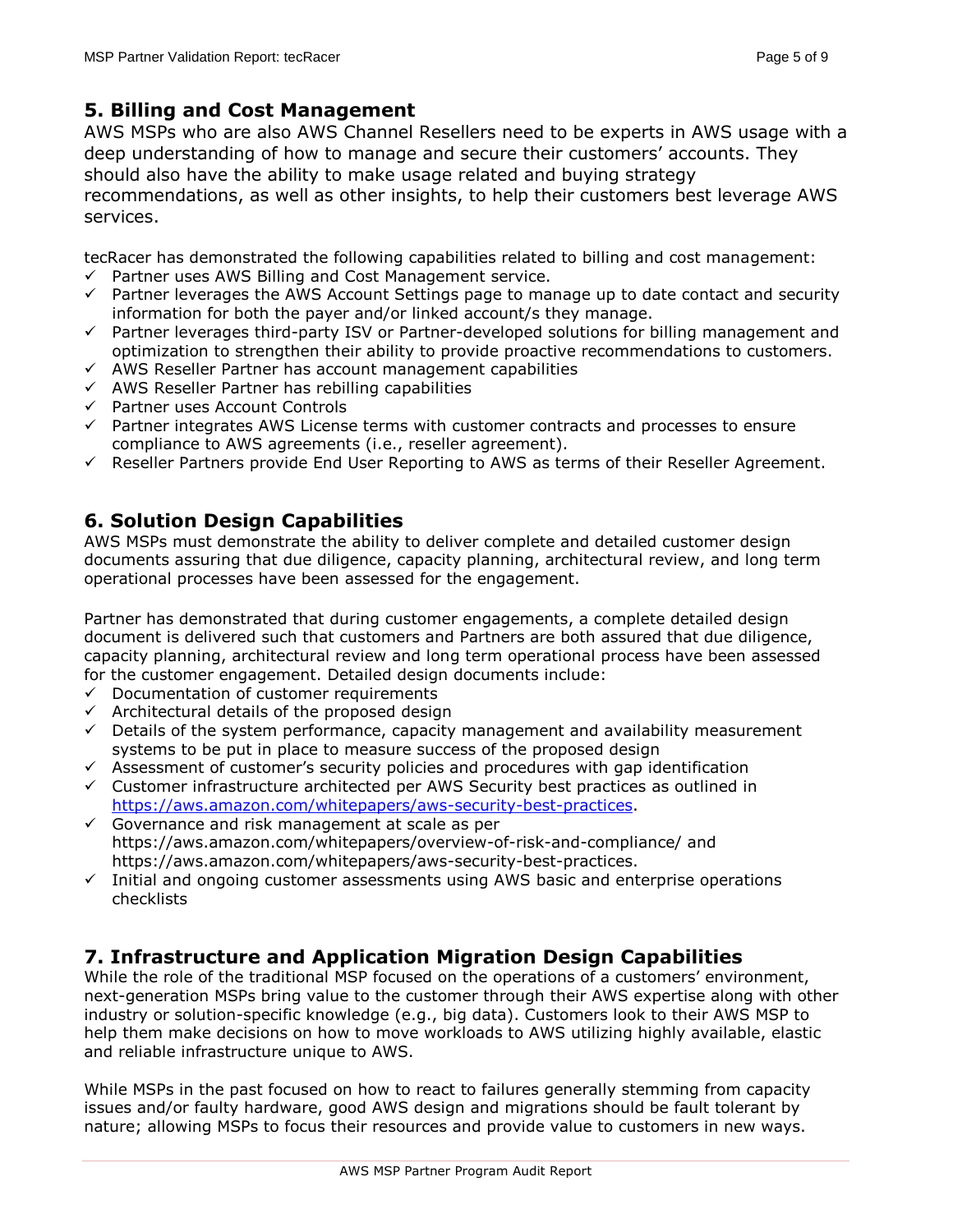tecRacer has demonstrated the following capabilities related to infrastructure and application migration design:

- $\checkmark$  Infrastructure that is aligned with AWS architecture best practices and reference architectures.
- $\checkmark$  Application migration capabilities and provision of continual integration, automated deployment and taking advantage of elastic, highly available infrastructure
- $\checkmark$  Provision of tooling that abstracts application deployment from infrastructure deployment and allows customers to, independently or in conjunction with the managed service, deploy and configure their applications

#### **8. Security**

Security is a top priority for AWS and should also be for AWS MSPs. As trusted experts, these MSPs should have extensive knowledge of AWS security best practices and seek to educate their customers, in support of AWS shared security model. These companies should leverage this knowledge and ability in both their customers' AWS environments and in their own systems.

Partner has demonstrated the following capabilities related to security:

- $\checkmark$  Security policies and procedures to protect their own systems from attacks
- $\checkmark$  System that provides access to customer resources to its engineers based on the principle of least privilege, including a process for defining the appropriate level of access, and control of access to critical or sensitive data (as defined by the customer) by multi-factor or quorum authentication with access based alerts
- $\checkmark$  Security policies and procedures to protect their customer's systems from attacks
- $\checkmark$  Deployment of all supported AWS infrastructure into Amazon Virtual Private Cloud
- $\checkmark$  No administration of AWS accounts by use of root account credentials
- $\checkmark$  Provision of encryption at rest services for AWS infrastructure as outlined in [https://aws.amazon.com/whitepapers/encrypting-data-](https://aws.amazon.com/whitepapers/encrypting-data-%20at-rest/) at-rest/
- $\checkmark$  Provision of onboarding and educational documentation to ensure customer understanding of AWS security processes and technologies as outlined in https://aws.amazon.com/whitepapers/aws-security-best-practices/.
- $\checkmark$  Activation of multi-factor authentication on all Partner and customer AWS root accounts
- $\checkmark$  Secret shoper testing on vectors vulnerable for social engineering attacks, including call, chat, and email systems
- $\checkmark$  Emcryption of customer contact and business/personal information on all Partner systems including Partner, billing, and ticketing systems
- $\checkmark$  Retention of Security Event Logs for the duration contractually agreed with customers
- $\checkmark$  Systems to support and maintain Security Event Logs
- $\checkmark$  Use of AWS Config service for security components auditing
- $\checkmark$  AWS CloudTrail enabled on all managed accounts, and a process in place to maintain log integrity
- $\checkmark$  Documented Access Management Strategy, including but not limited to AWS Identity and Access Management users, symmetric access keys, asymmetric X.509 certificates, console passwords, and hardware or virtual MFA devices
- $\checkmark$  Monitoring of internal systems to ensure that customer services are not compromised by internal failures, and reasonable and tested processes to respond to internal outages and failures

#### **9. Service Desk Operations and Customer Support**

Service desk and support capabilities are a fundamental foundation for MSPs. They must be able to provide and manage effective communications and engagements with their customers as a baseline for building even more robust services.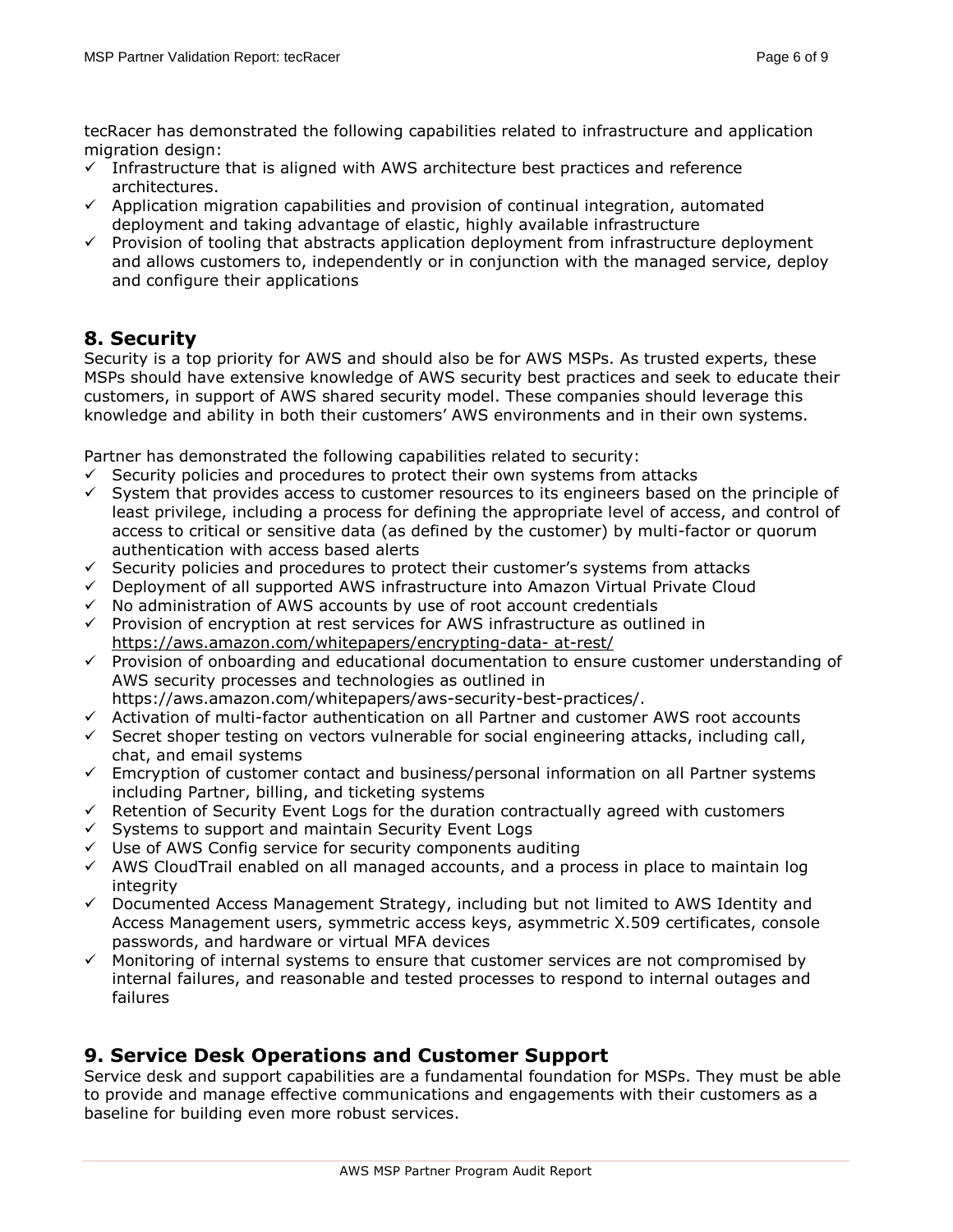Partner has demonstrated the following capabilities related to service desk operations and customer support:

- $\checkmark$  24x7 customer service available over multiple communication means
- $\checkmark$  Definition, documentation, and communication of support priority and severity levels
- $\checkmark$  IT Service Management (ITSM) ticketing system with: event/incident ticket creation and escalation; immediate logging and time stamping of tickets; documented escalation to AWS Support; automated escalation alerts; integration with AWS Support Center; customer verification of case closure
- $\checkmark$  Tracking of cases escalated to AWS Support, and regular reviews with team to share lessons learned, leveraging information obtained from those meetings for improving Partner's internal knowledge base
- $\checkmark$  Proactive monitoring and alerting using systems, tools, or applications capable of monitoring the performance of all AWS services included in the customer's managed service agreement, including corresponding service desk functionality to take action on events/alerts according to SLAs/contractual obligations
- $\checkmark$  Service intelligence monitoring capabilities which gather intelligence from heterogeneous monitoring and logging sources.
- $\checkmark$  Monitoring solution capable of using statistical analysis algorithms to identify outliners or anomalies in metrics to generate alerts rather than defined thresholds
- $\checkmark$  Provision to customers of dashboard and advance reporting capabilities that showcase a service-intelligence approach to monitoring, as opposed to more traditional threshold-based monitoring and handling of events and incidents
- $\checkmark$  Provision to customers of continuous compliance solutions which apply to AWS managed resources
- $\checkmark$  A process for detecting, categorizing, and taking action on all events
- $\checkmark$  The ability to differentiate between monitoring events that require customer engagement and those that don't
- $\checkmark$  Documented incident management processes
- $\checkmark$  A defined process to communicate updates on open incidents
- $\checkmark$  A documented process for problem management encompassing incidents with no known or available resolution or for those that are proactively identified based on performance trending or monitoring
- $\checkmark$  Identification and documentation of root cause, and storage in Known Error Database (KEDB) that is searchable by appropriate support personnel
- $\checkmark$  A strategy for tracking and managing AWS deployed assets
- $\checkmark$  Processes for configuration and change management, including a change rollback process
- $\checkmark$  Storage of configuration records in a Configuration Management Database (CMDB)
- $\checkmark$  Application release and deployment management processes
- $\checkmark$  Infrastructure release and deployment management processes

#### **10. Service Level Agreements**

Foundational Service Level Agreements (SLAs) are fundamental in providing a positive customer experience and next generation MSPs are providing unique value to their customers through workload and solution specific SLAs, focusing on driving business outcomes for their customers.

tecRacer has demonstrated the following capabilities related to service level agreements:

- $\checkmark$  Provision of foundational SLAs, i.e., for response times, actions, and customer notifications  $\checkmark$  Provision of workload or solution-specific SLAs based on customer workloads operating in the AWS Cloud
- $\checkmark$  Documentation and supporting processes and metrics for all SLAs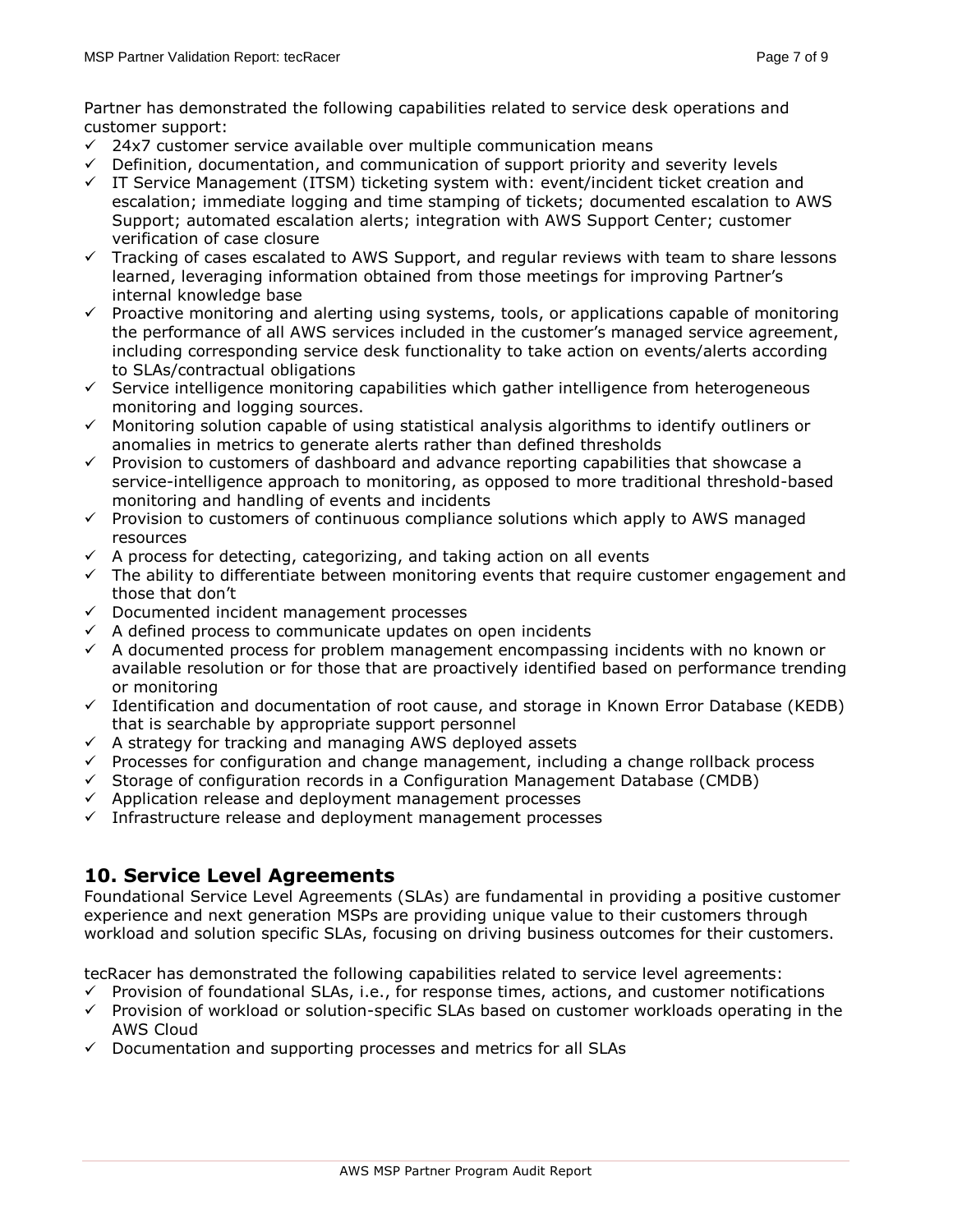#### **11. Customer Obsession**

Earning and maintaining customer trust is critical to an MSP's ability to build long term relationships with their customers. All AWS MSP Partners are expected to maintain a strong focus on customer obsession and delivering outstanding customer experiences.

tecRacer has demonstrated the following capabilities related to customer obsession:

- $\checkmark$  Objective capturing of customer satisfaction data, e.g., by a formal survey process, contactbased surveys, or as part of customer review meetings
- $\checkmark$  Low-score or customer dissatisfaction follow-up, including documentation of resolution
- $\checkmark$  Regular customer review meetings to ensure customers understand the value of a managed solution, with reports and recommendations provided
- $\checkmark$  Reqular assessment of customer infrastructure cost and communication of opportunities for cost optimization

#### **12. Service Reporting**

Robust Service Reporting enables a high degree of visibility that contributes significantly to an organization's ability to assess its own performance. This reporting also provides transparency to customers', enabling insights to the value of services provided by their MSP.

tecRacer has demonstrated the following capabilities related to service reporting:

- $\checkmark$  Provision of incident management reports, including details of current work activities to correct incidents and metrics on the management of incidents
- $\checkmark$  Provision of non-service affective incident reports, including incidents where action was taken to proactively re-route, new services provisioned according to automated triggers, etc.
- $\checkmark$  Provision of performance analysis reports, including historical performance analysis over a number of sample periods, allowing the customer to understand how the overall service is performing
- $\checkmark$  Provision of asset/resource reports, including reporting of assets/resources under management for the customer
- $\checkmark$  Provision of exception reports, including reports generated by customer-specified thresholds or ranges, allowing customers to self-select parameters on individual devices and determine thresholds for the raising of exception reports
- $\checkmark$  Provision of customer access to reports via the web or a web portal

#### **13. Internal Process Optimization**

Continual improvement is another key focus area for next generation MSPs. This involves both internal process improvement, as well as identifying means to drive increased automation to deliver increasingly resilient and lower cost customer solutions.

tecRacer has demonstrated the following capabilities related to internal process optimization:

- Regular reviews of internal performance and recommendations for improvement, including looking for efficiencies within the Partner's operations that result in financial efficiencies, process efficiencies, and/or greater customer satisfaction
	- $\checkmark$  Process for tracking automated vs manual recovery activities and regular reviews of these for opportunities to reduce manual processes.

#### **14. SLA Optimization**

Next generation MSPs are also focused on continual improvement in their performance objectives. Opportunities for improvement exist in all organizations as AWS MSPs are expected to be self-critical in identify and addressing these opportunities.